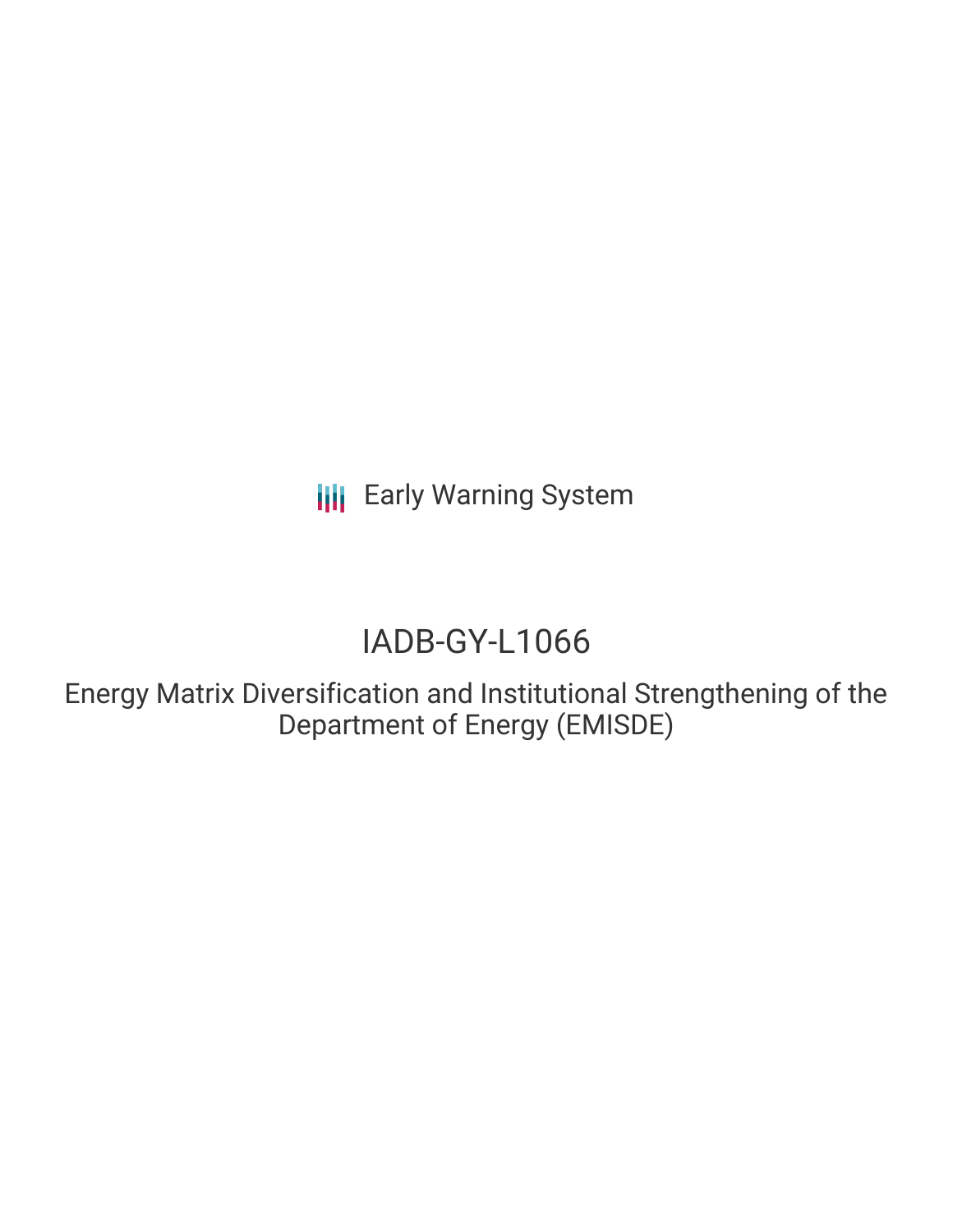



Energy Matrix Diversification and Institutional Strengthening of the Department of Energy  $(ENI)$ 

#### **Quick Facts**

| <b>Countries</b>               | Guyana                                 |
|--------------------------------|----------------------------------------|
| <b>Financial Institutions</b>  | Inter-American Development Bank (IADB) |
| <b>Status</b>                  | Approved                               |
| <b>Bank Risk Rating</b>        | B                                      |
| <b>Voting Date</b>             | 2018-11-16                             |
| <b>Borrower</b>                | Government of Guyana                   |
| <b>Sectors</b>                 | Energy                                 |
| <b>Investment Type(s)</b>      | Loan                                   |
| <b>Investment Amount (USD)</b> | $$21.16$ million                       |
| <b>Project Cost (USD)</b>      | $$21.16$ million                       |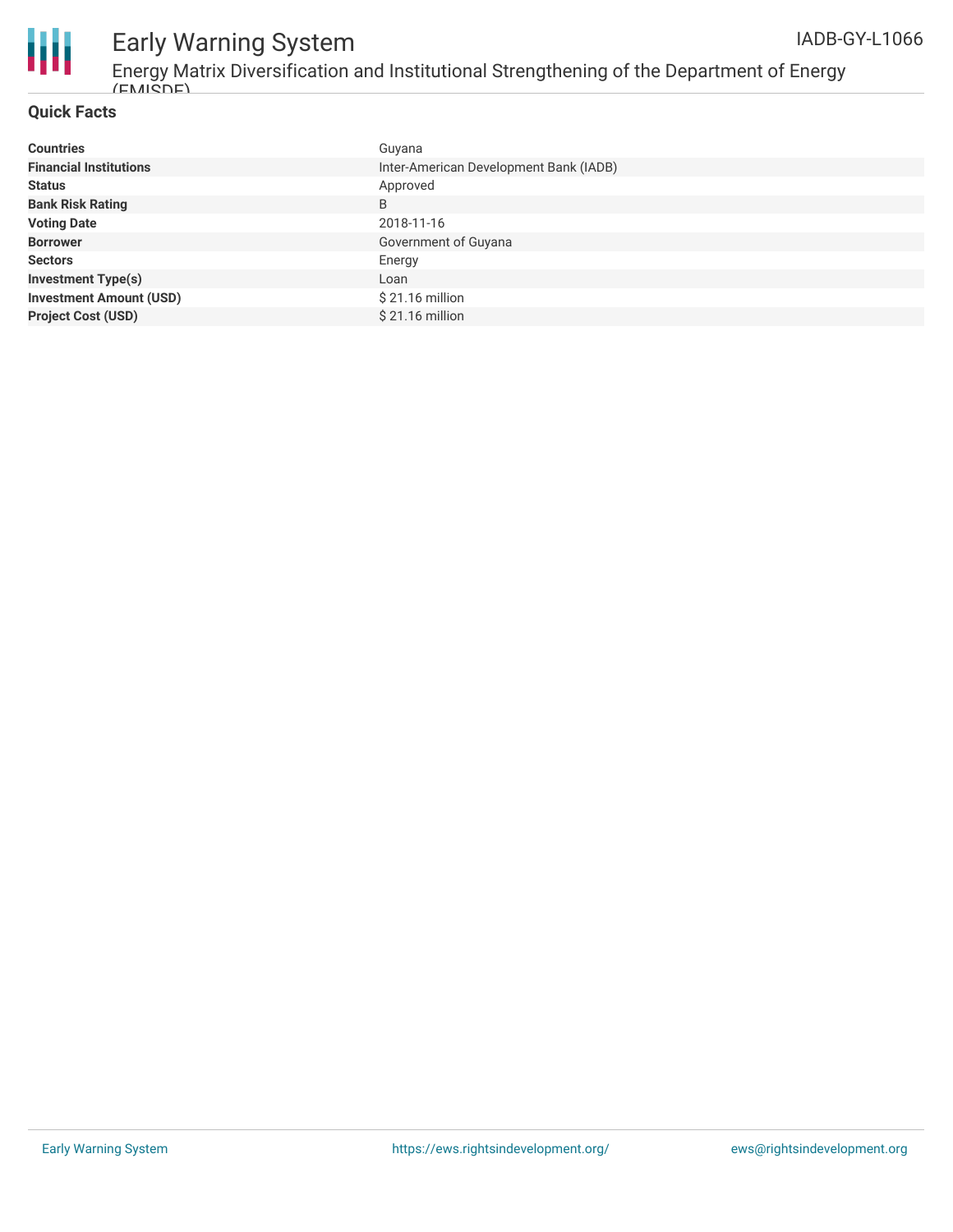

Energy Matrix Diversification and Institutional Strengthening of the Department of Energy  $(FM\widetilde{CDF})$ 

#### **Project Description**

According to the bank, the objective of this project is to develop a diversified energy matrix towards the introduction of cleaner energy sources and improving energy security in Guyana.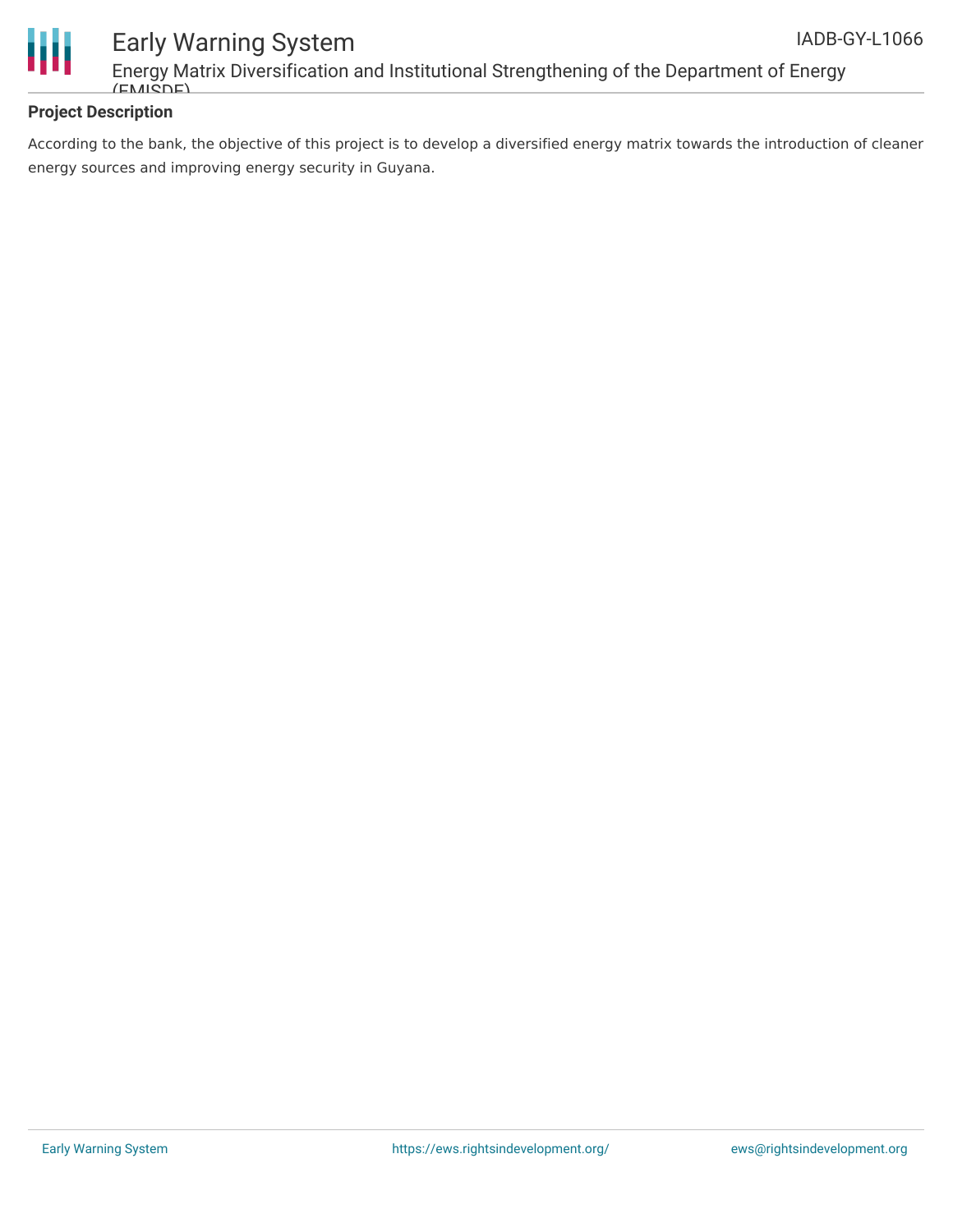

Energy Matrix Diversification and Institutional Strengthening of the Department of Energy  $(FM\widetilde{S}\widetilde{D})$ 

#### **Investment Description**

• Inter-American Development Bank (IADB)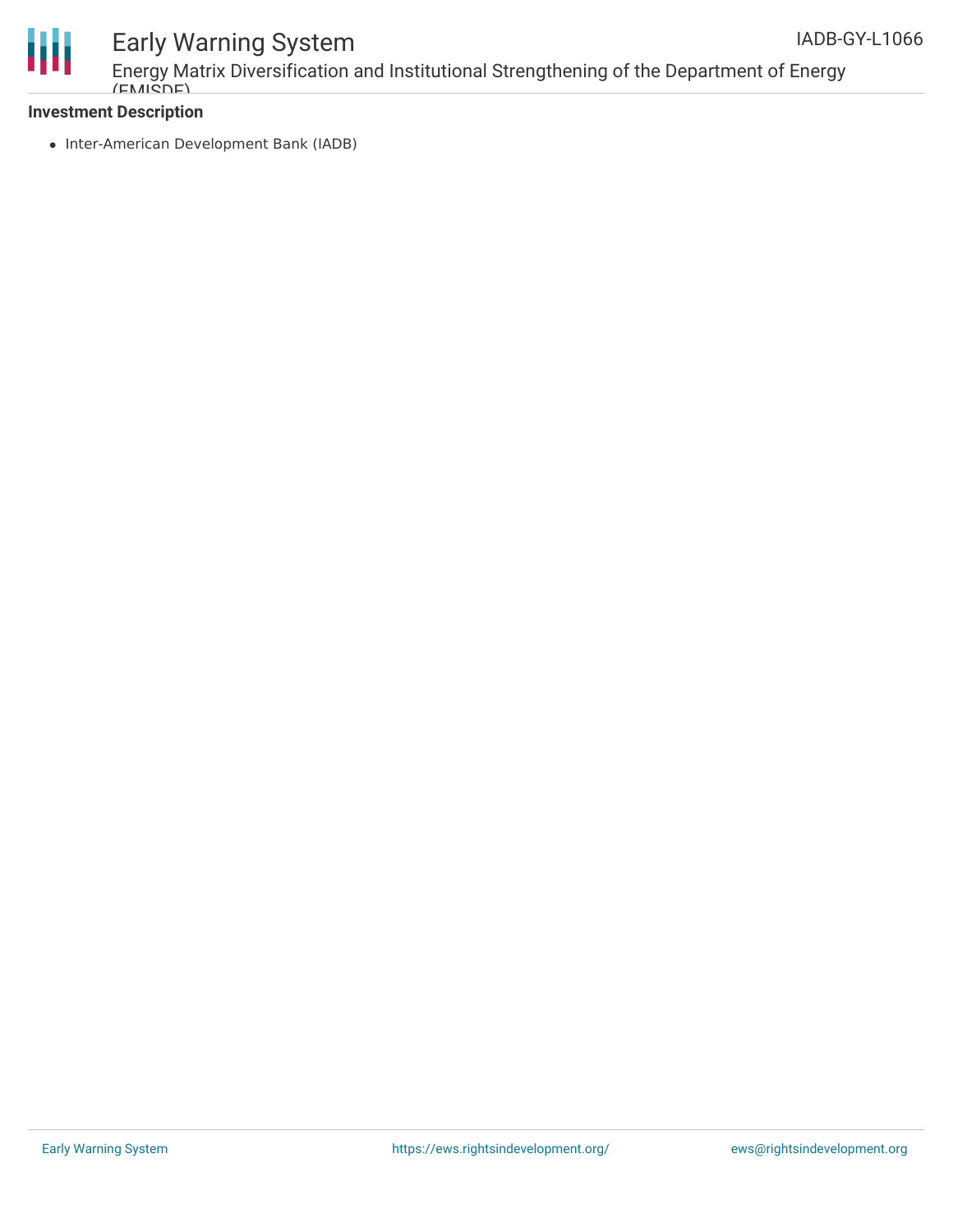

#### **Contact Information**

#### ACCOUNTABILITY MECHANISM OF IADB

The Independent Consultation and Investigation Mechanism (MICI) is the independent complaint mechanism and fact-finding body for people who have been or are likely to be adversely affected by an Inter-American Development Bank (IDB) or Inter-American Investment Corporation (IIC)-funded project. If you submit a complaint to MICI, they may assist you in addressing the problems you raised through a dispute-resolution process with those implementing the project and/or through an investigation to assess whether the IDB or IIC is following its own policies for preventing or mitigating harm to people or the environment. You can submit a complaint by sending an email to MICI@iadb.org. You can learn more about the MICI and how to file a complaint at http://www.iadb.org/en/mici/mici,1752.html (in English) or http://www.iadb.org/es/mici/mici,1752.html (Spanish).